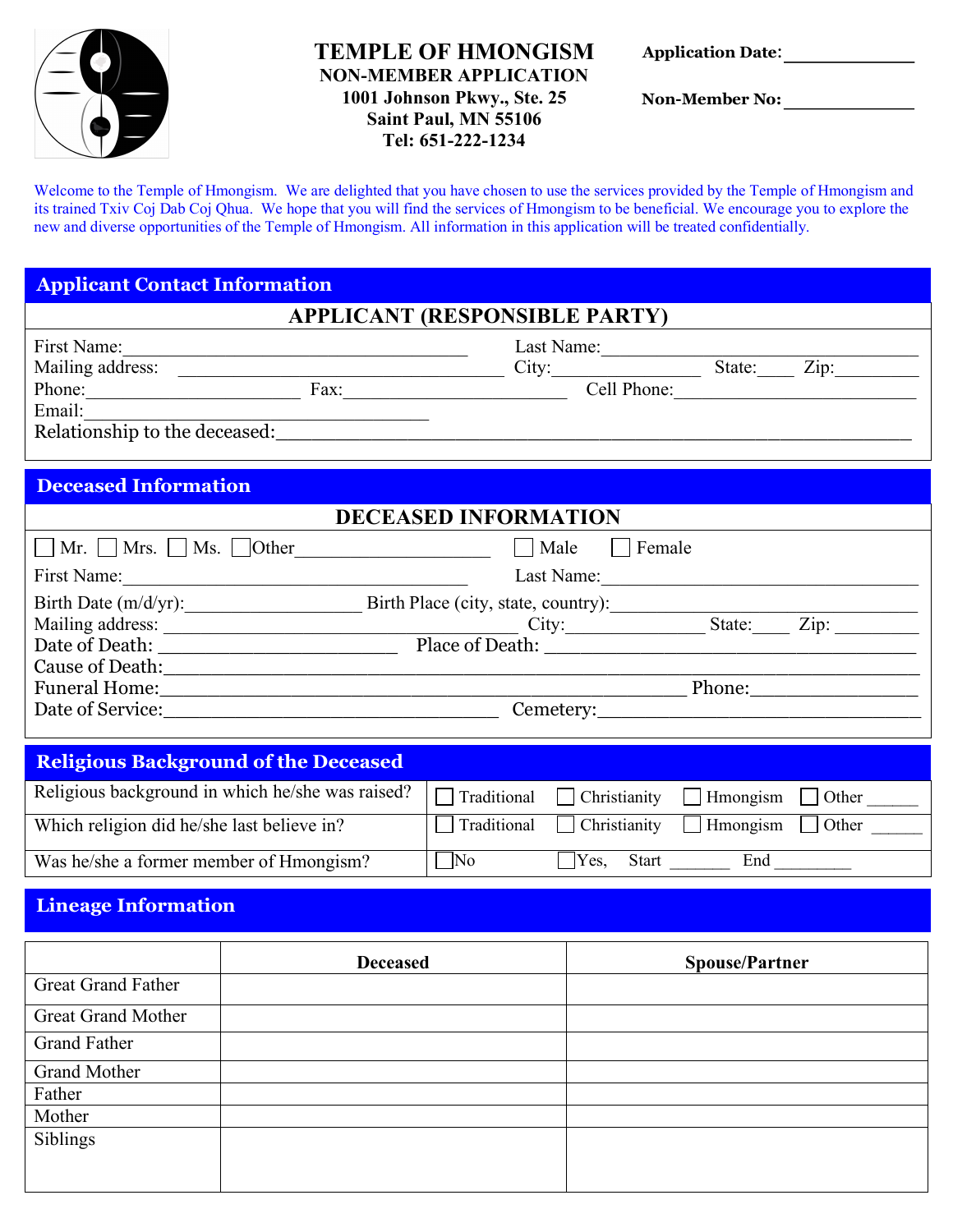

## **TEMPLE OF HMONGISM NON-MEMBER APPLICATION 1001 Johnson Pkwy., Ste. 25 Saint Paul, MN 55106 Tel: 651-222-1234**

| <b>Application Date:</b> |  |
|--------------------------|--|
|--------------------------|--|

**Non-Member No:** 

## **Non-Member Policies, Benefits, & Termination**

All decent persons of 18 years of age or older, or under the parent(s), interested in and faithful toward Hmongism and/or its services are eligible to be serviced by the Temple of Hmongism. Services to non-member is granted after completion and receipt of this non-member application and servicing fee(s). A non-member may be denied services if the Temple decides that this person may be detrimental to the Temple of Hmongism and/or Hmongism.

#### QUALIFICATIONS:

- (1) Being 18 years of age or older or under the parent(s);
- (2) Believing in Hmongism's Statement of Faith in Article II of the Bylaws;
- (3) Agreeing to all policies applicable to members of the Temple and to all non-member's policies so contained in this non-member application;
- (4) Living within serviceable area of the Temple of Hmongism or be willing to pay for traveling expenses of Hmongism priests;
- (5) Agreeing to pay a one time non-member service fee of \$2,500 to the Temple of Hmongism; and
- (6) Other qualification(s) to be determined by the Board.

#### ROLES AND RESPONSIBILITIES:

- (1) A non-member and/or his or her family member(s) are responsible for any and/or all responsibilities or services not indicated in this nonmember application nor even covered for the Temple's own members;
- (2) A non-member and/or his or her family member(s) are responsible for any and/or all non-funeral rituals before the passing and after the burial of the deceased;
- (3) A non-member, the applicant or living family member(s), once signed the application and disclaimer on the form can not and shall not bring any legal claim against the Temple of Hmongism or any of its member so long as the Temple and its officials conduct the Temple's business within the guideline spelled in the Bylaws and other guideline or practices that the Temple officially adopted; and
- (4) Family member(s) or relative(s) of a non-member of the Temple of Hmongism can not and shall not bring any legal claim against the Temple of Hmongism or any of its member on behalf of the non-member, his/her spouse, siblings or family members who is/are members or non-members of the Temple of Hmongism.

#### BENEFITS:

Non-Members, once agreed to and signed this Non-Member Application and paid in full the servicing fee(s), would enjoy the following privileges and benefits.

- (1) Non-members, although paying non-membership and servicing fees, can enjoy all and the same protections guaranteed for the Temple's members;
- (2) Non-members receive all spiritual and religious services provided by the priests, txiv plig or txiv coj dab coj qhua of the Temple of Hmongism;
- (3) Non-members can have peace of the mind, no longer have to wait for, kowtow to, or please relatives (kwv tij neej tsa) and typical religious practitioners (thawj lwm tub ncig) to help them with lines (1) and (2) above;
- (4) While services are provided by the Temple, non-members have to pay additionally for funeral home and related expenses, food, spiritual papers, incense, candle, coffin, vault, grave, and others not indicated in this non-member application;
- (5) While the Temple's facilities are open to non-members who pay non-membership fee(s) (to be set by the Board), members of the Temple always enjoy the first priority;
- (6) Non-members are guaranteed to save more money with Hmongism than traditional Hmong religious practices and Christianity;
- (7) With the huge savings of both time and money with Hmongism, non-members can better invest their time and money toward life, not death; and
- (8) Other privileges and benefits deemed appropriate as the Temple grows in the future.

#### TERMINATION:

Non-Membership ends when one or more of the following occur.

- (1) After the burial of the deceased non-member;
- (2) Non-member has been suspended in accordance with the policies or conditions above;
- (3) Non-member no longer meets the qualifications for non-membership listed above;
- (4) Non-member does not pay the servicing fee(s) when due; and
- (5) Non-member violates the policies of the Temple, included but not limited to the Temple's Bylaws and conditions so stated in both member and non-member applications.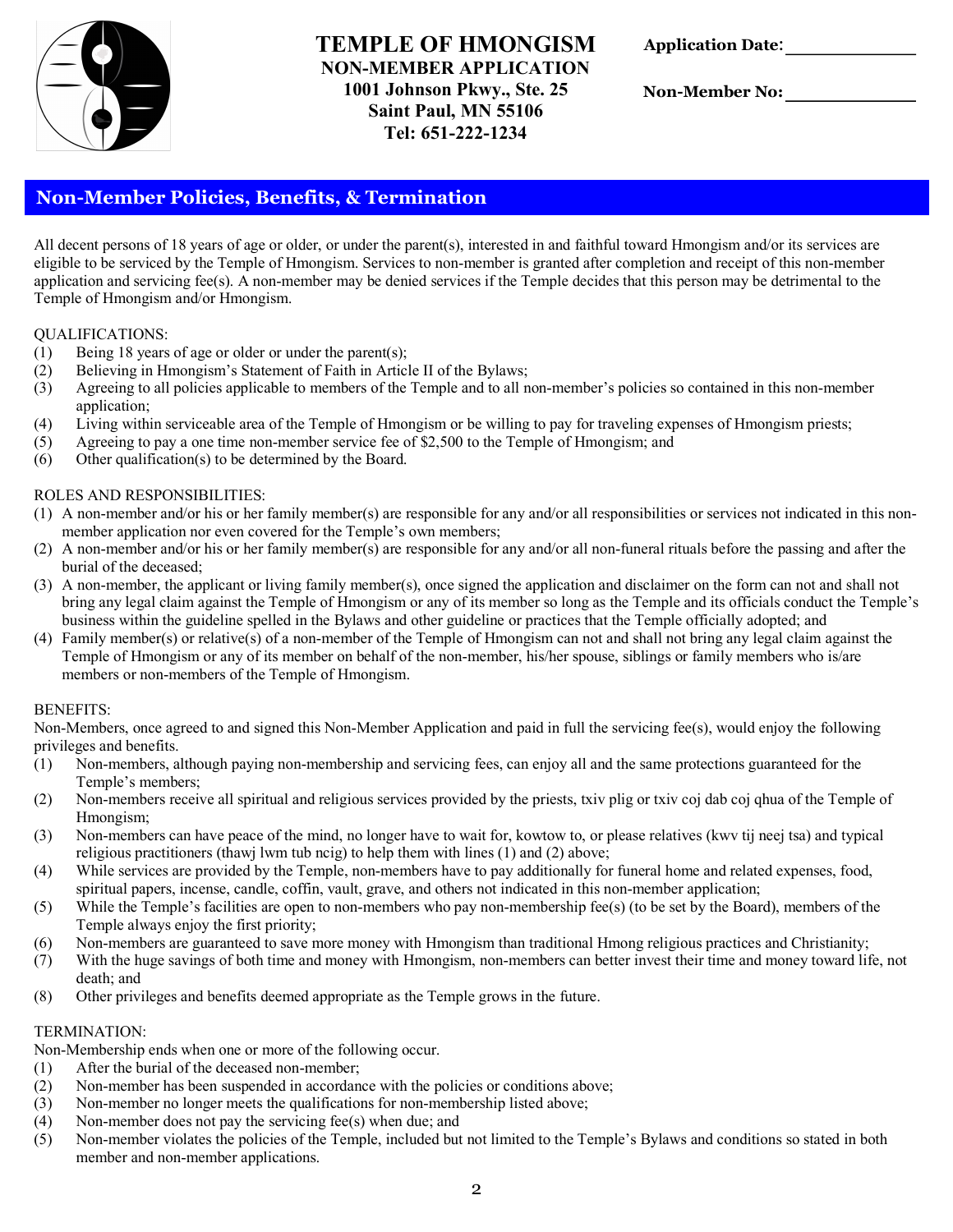

## **TEMPLE OF HMONGISM NON-MEMBER APPLICATION 1001 Johnson Pkwy., Ste. 25 Saint Paul, MN 55106 Tel: 651-222-1234**

| <b>Application Date:</b> |  |
|--------------------------|--|
|--------------------------|--|

**Non-Member No:** 

## **Non-Member Services Fee**

The current non-member servicing fees are set as shown below, guaranteed to be the least costly with the highest benefits for its nonmembers. In order to be considered or covered as a valid non-member, a non-member should agree to and sign this Non-member Application and pay in full the servicing fees before services can begin.

| <b>Description of Service(s)</b>                                 |               | Fee $(s)$     | <b>Amount</b><br><b>Collected</b> | <b>Balance</b> |
|------------------------------------------------------------------|---------------|---------------|-----------------------------------|----------------|
| Professional Service Fee and Director for Service                |               | \$795.00      |                                   |                |
| Embalming                                                        |               | \$495.00      |                                   |                |
| Dressing/Casketing/Cosmetology                                   |               | \$250.00      |                                   |                |
| Transfer of Remains to Funeral Home and to Cemetery              |               | \$650.00      |                                   |                |
| Hearse                                                           |               | \$300.00      |                                   |                |
| 2 Motorcycle Escorts (for procession to cemetery)                |               | \$220.00      |                                   |                |
| Temple of Hmongism Servicing Fees                                |               | \$5,000.00    |                                   |                |
| Funeral Home Usage @ \$100/Hour (hrs: 8am - 12 midnight)         |               | \$750.00      |                                   |                |
| Trash and cleaning                                               |               | \$200.00      |                                   |                |
| Custodian fee                                                    |               | \$100.00      |                                   |                |
| Death Certificate (\$13 first copy and \$6 each additional copy) |               | $\mathcal{S}$ |                                   |                |
| Tshaj Moo Tuag                                                   |               | \$200.00      |                                   |                |
| Dab daug:                                                        | $Phone$ .     |               |                                   |                |
| Muam phauj:                                                      | $Phone:\_$    |               |                                   |                |
| Ntxhais vauv:                                                    |               |               |                                   |                |
|                                                                  |               |               |                                   |                |
|                                                                  | Phone: Phone: |               |                                   |                |
| Phone:                                                           |               |               |                                   |                |
| Phone:                                                           |               |               |                                   |                |
|                                                                  |               |               |                                   |                |
| Others                                                           |               | $\mathbb{S}$  |                                   |                |
| <b>TOTAL CHARGES</b>                                             |               | $$8,960.00+$  |                                   |                |